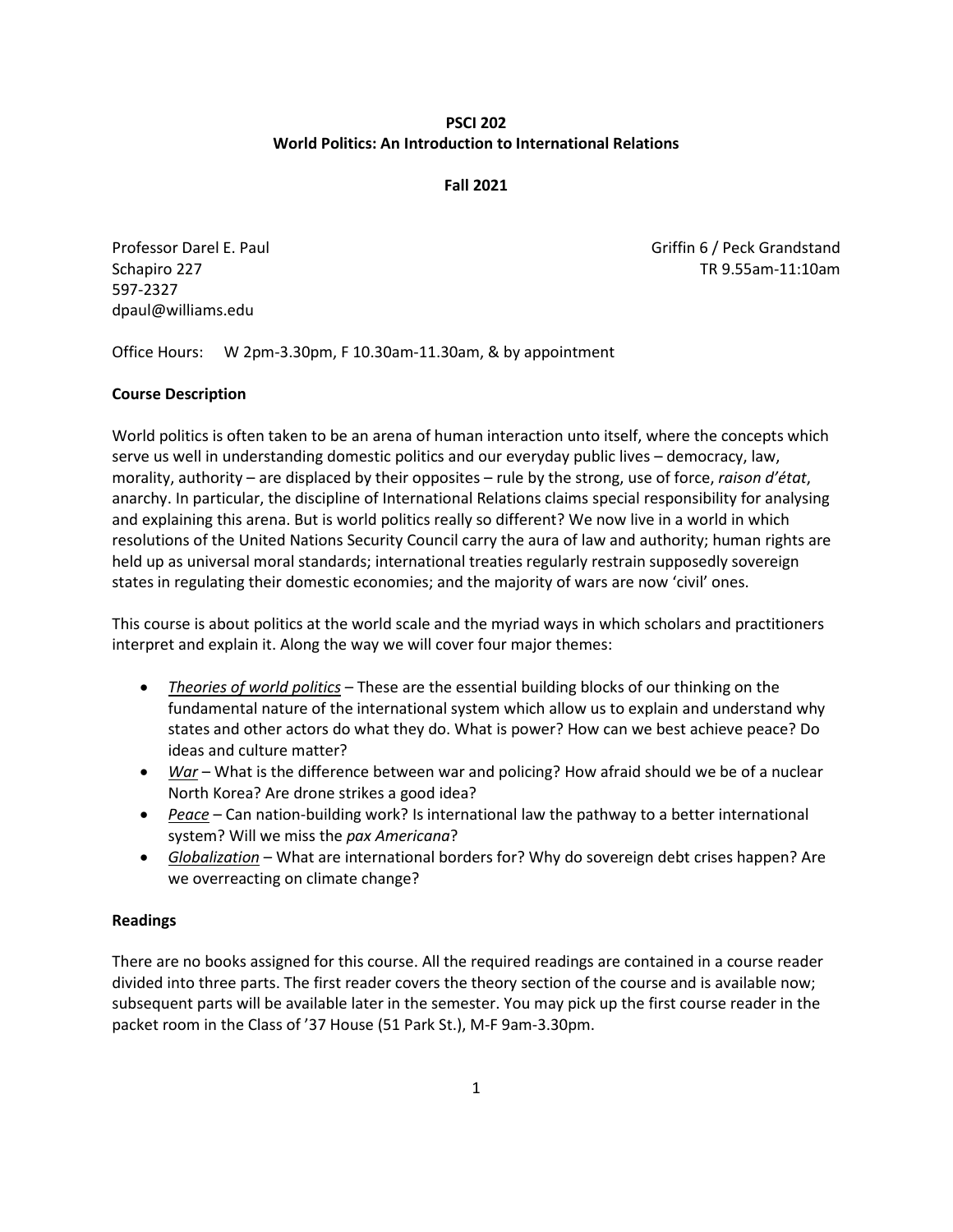All students are expected to faithfully keep up with the readings throughout the entire semester. Readings assigned for a particular class session will be the topic for that day's lecture and discussion, and therefore should be completed prior to class. Please come to each class prepared to listen, learn, and discuss.

### **Attendance and Participation**

Regular attendance and participation is valued, expected and essential for you to do well in this course. I will not take regular attendance, but I do reserve the right to 'spot check' attendance during the semester as I see fit. Please notify me (preferably by email) if you will be missing class.

In particular, please let me know if you are unable to attend class due to any of the College's imposed covid restrictions. I will work with you to develop a plan that allows you to continue making progress in the course during your time in isolation/quarantine.

#### **Classroom culture**

I urge students to speak their minds, explore ideas and arguments, play devil's advocate, and engage in good-mannered but robust discussion. Students will do business in the proper currency of intellectual discourse – a currency consisting of reasons, evidence, and arguments – but no ideas or positions are out of bounds. There will be no thought-policing in this class, and language-policing will be kept to the minimum necessary for respectful exchange. If you have any concerns about classroom climate, please come to me to share your concern.

#### **Honor Code**

You are free to consult with other students during the semester, organize study groups, etc., but remember that all written work must be the product of your own individual efforts. Please be especially vigorous in avoiding plagiarism. Use quotation marks where necessary and cite any sources clearly. Any system of citation is acceptable. I simply ask is that the system you use is clear and you use it consistently. The final exam is closed book. Remember, all work in this course must be completed in accordance with the Honor Code.

#### **Course requirements**

- **Short reflection paper** a short critical engagement with any two theories of International Relations, 1200-1500 words (double-spaced, 11-pt. font minimum). Choose one of the below options, but please note that only 10 students maximum will be allowed to write the constructivism paper:
	- **1.** realism v. liberalism, due Oct. 5, 5.00pm
	- **2.** historical materialism v. realism or liberalism, due Oct. 12, 5.00pm
	- **3.** constructivism v. any other theory, due Oct. 21, 5.00pm

I will hand out the paper topics one week before they are due. Some flexibility on deadlines for those observing religious holidays this semester will be granted.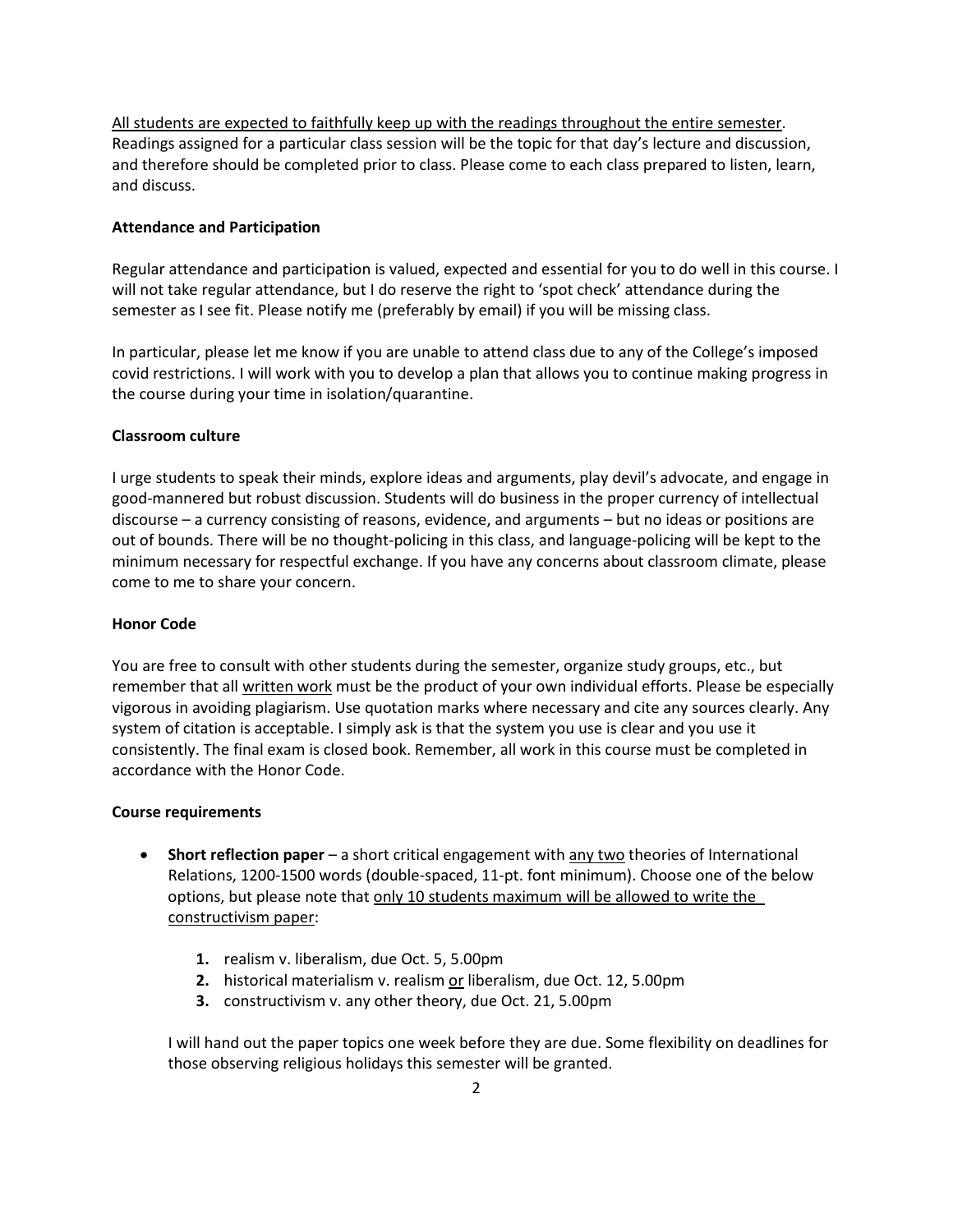- **Mid-term paper** an application of International Relations theory to a contemporary empirical topic of your choice, 2000-2500 words (double-spaced, 11-pt. font minimum). I will hand out the assignment in class on Oct. 14; it will be due Oct. 26, 5.00pm.
- **Podcast** -- a 10-15 minute podcast created with a partner on a topic related to one of the twelve themes in the empirical section of the course. Partner requests (if any) and topic preferences are due Nov. 2. Story maps are due Nov. 16, 5.00pm. Final podcasts are due Dec. 3, 5.00pm. You will be provided a detailed assignment in late October.
- **Final exam** –a comprehensive scheduled blue-book exam during finals week.
- **Class participation** regular attendance and contributions to discussion are important, valued and expected.

## **Grades**

Your overall grade in this course will be determined according to the following formula:

| Short response paper | 15% |
|----------------------|-----|
| Mid-term paper       | 20% |
| Podcast              | 20% |
| Final exam           | 35% |
| Class participation  | 10% |

**Please note:** Due dates and times listed in the syllabus are firm. Please do not ask for extensions unless you face truly extraordinary circumstances. Work in other classes, athletic events, or a desire to 'do your best work' do not constitute extraordinary circumstances.

Early submissions are always welcome. Work received on the due date but after the time deadline are beggars seeking undeserved mercy and will be dealt with at my discretion.

Work received after 11.59pm on the due date are irredeemably late and will be penalized one partial letter grade (e.g. A to A-, B+ to B) per 24 hours after the original deadline. If you can only produce a poor product by the deadline, consider taking the grade penalty and the extra time to compose an excellent one.

I am always happy to talk over course topics, discus a class assignment, or chat about current events – especially over coffee. Drop by during office hours or set up an appointment.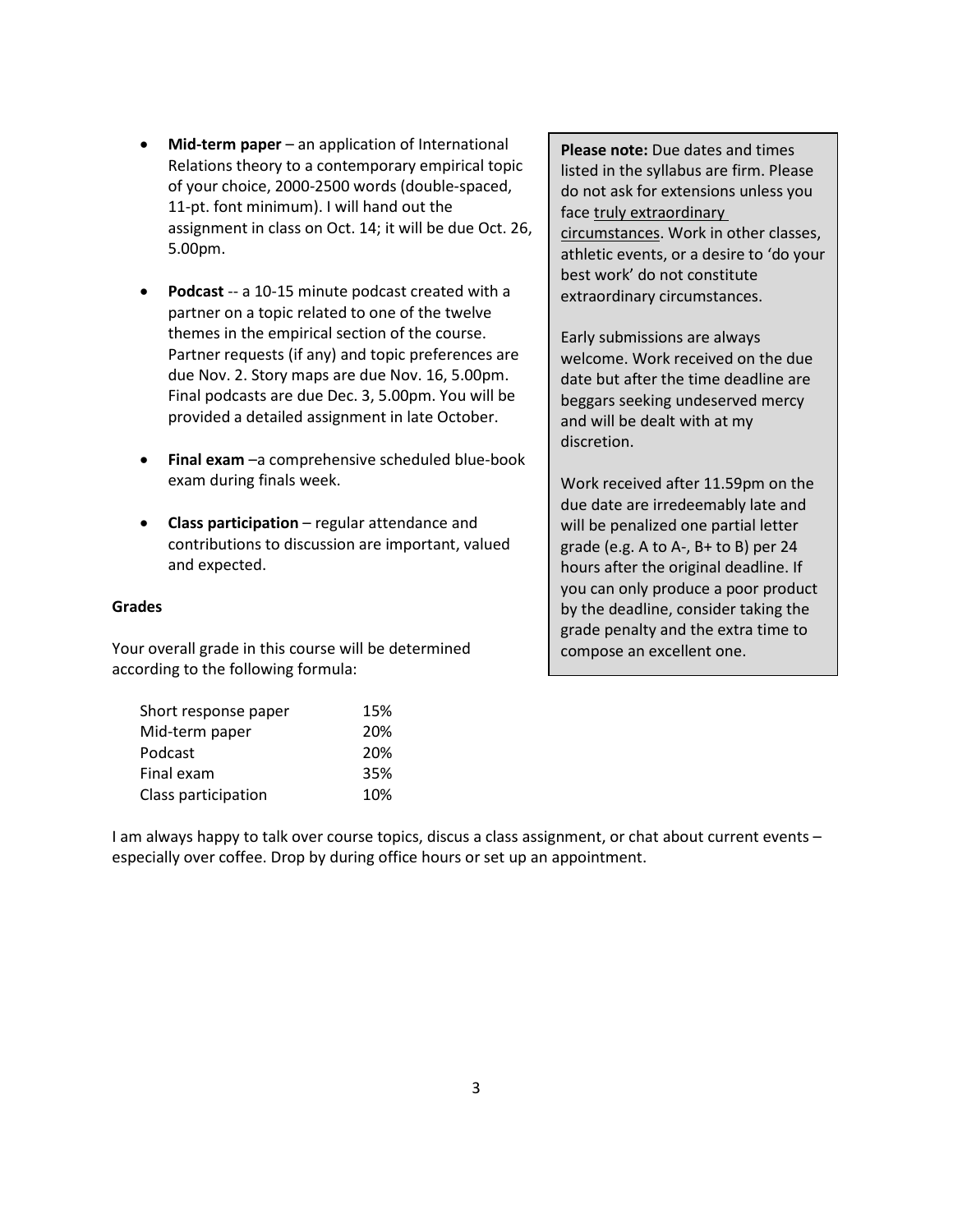## **COURSE CALENDAR**

| Date                 | <b>Topic and Readings</b>                                                                                                                                                                                                                                                             |
|----------------------|---------------------------------------------------------------------------------------------------------------------------------------------------------------------------------------------------------------------------------------------------------------------------------------|
|                      | <b>INTRODUCTION</b>                                                                                                                                                                                                                                                                   |
| Thursday<br>Sept. 9  | First day<br>No readings<br>٠                                                                                                                                                                                                                                                         |
| Tuesday<br>Sept. 14  | Thinking about world politics<br>Joseph R. Biden, Jr., "Why America must lead again"<br>$\bullet$<br>Stephen M. Walt, "The relationship between theory and policy in international<br>$\bullet$<br>relations"<br>Robert W. Cox, "On perspectives and purposes"<br>٠                   |
|                      | <b>THEORIES OF WORLD POLITICS</b>                                                                                                                                                                                                                                                     |
| Thursday<br>Sept. 16 | <b>Classical realism</b><br>Thucydides, "The talks at Melos"<br>$\bullet$<br>Niccolò Machiavelli, The Prince, chs. 14-15 & 18<br>٠<br>Thomas Hobbes, "Of the natural condition of mankind"<br>$\bullet$<br>Hans Morgenthau, "A realist theory of international politics"<br>$\bullet$ |
| Tuesday<br>Sept. 21  | <b>Contemporary realism</b><br>Stephen M. Walt, "Alliances as a response to threat"<br>John Mearsheimer, The Tragedy of Great Power Politics (excerpts)<br>Randall L. Schweller, Unanswered Threats (excerpts)                                                                        |
| Thursday<br>Sept. 23 | <b>Classical liberalism</b><br>Immanuel Kant, "To perpetual peace"<br>٠<br>Michael Howard, "War, peace and nationalism, 1789-1870"<br>٠<br>Woodrow Wilson, "War message" & "Address on the fourteen points for peace"<br>$\bullet$                                                    |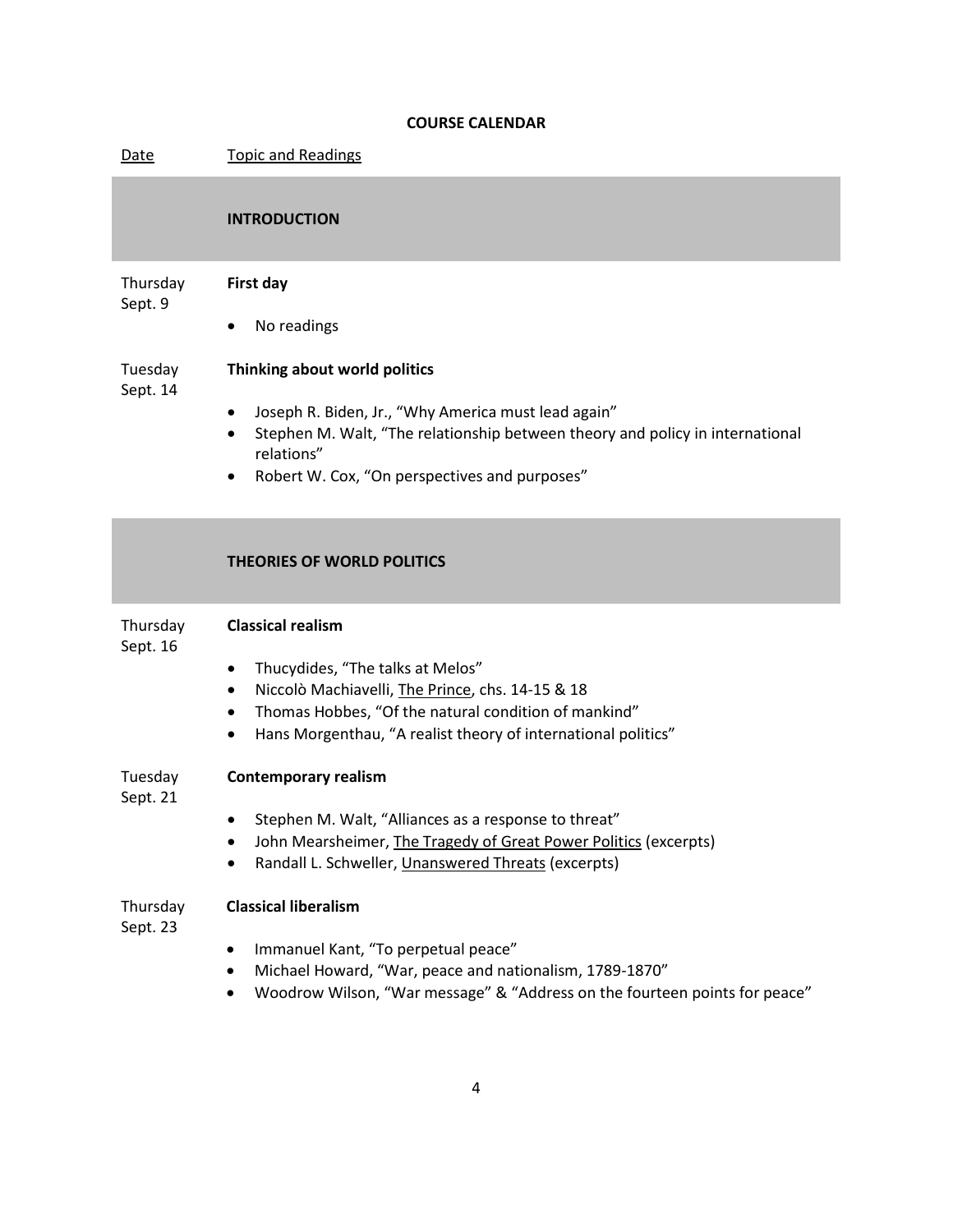| Tuesday<br>Sept. 28  | <b>Contemporary liberalism</b>                                                                                                                                                                                                                                                                                                                                                                        |
|----------------------|-------------------------------------------------------------------------------------------------------------------------------------------------------------------------------------------------------------------------------------------------------------------------------------------------------------------------------------------------------------------------------------------------------|
|                      | Andrew Moravcsik, "Taking preferences seriously" (excerpts)<br>$\bullet$<br>Daniel Deudney and G. John Ikenberry, "The nature and sources of liberal<br>$\bullet$<br>international order"                                                                                                                                                                                                             |
|                      | Patrick Porter, "Iraq: A liberal war after all"<br>$\bullet$                                                                                                                                                                                                                                                                                                                                          |
| Thursday<br>Sept. 30 | <b>Classical historical materialism</b>                                                                                                                                                                                                                                                                                                                                                               |
|                      | Karl Marx and Friedrich Engels, "Manifesto of the Communist Party" (excerpt)<br>$\bullet$<br>Karl Marx, "The British rule in India," "The future results of British rule in India,"<br>$\bullet$<br>"Illustrations of the general law of capitalist accumulation: Ireland," "Letter to<br>Sigfrid Meyer and August Vogt, 9 April 1870," & The General Council of the First<br>International (excerpt) |
| Tuesday<br>Oct. 5    | <b>Contemporary historical materialism</b>                                                                                                                                                                                                                                                                                                                                                            |
|                      | Kees van der Pijl, "The Lockean heartland in the international political economy"<br>$\bullet$<br>Matthew D. Stephen, "Rising powers, global capitalism and liberal global<br>$\bullet$<br>governance"                                                                                                                                                                                                |
|                      | G. John Ikenberry, "Why the liberal world order will survive"<br>٠                                                                                                                                                                                                                                                                                                                                    |
| Thursday<br>Oct. 7   | Constructivism I: Social theory of IR                                                                                                                                                                                                                                                                                                                                                                 |
|                      | Alexander Wendt, "Anarchy is what states make of it"<br>$\bullet$<br>Martha Finnemore, "Defining state interests"<br>$\bullet$                                                                                                                                                                                                                                                                        |
| Tuesday<br>Oct. 12   | Fall reading period                                                                                                                                                                                                                                                                                                                                                                                   |
| Thursday<br>Oct. 14  | Constructivism II: Cultural theory of IR                                                                                                                                                                                                                                                                                                                                                              |
|                      | Richard Ned Lebow, "Thucydides the constructivist"<br>$\bullet$                                                                                                                                                                                                                                                                                                                                       |
|                      | Eva Herschinger, "'Hell is the Other': Conceptualizing hegemony and identity<br>$\bullet$<br>through discourse theory"                                                                                                                                                                                                                                                                                |
|                      | Philip Cunliffe, "Make IR critical again"<br>$\bullet$                                                                                                                                                                                                                                                                                                                                                |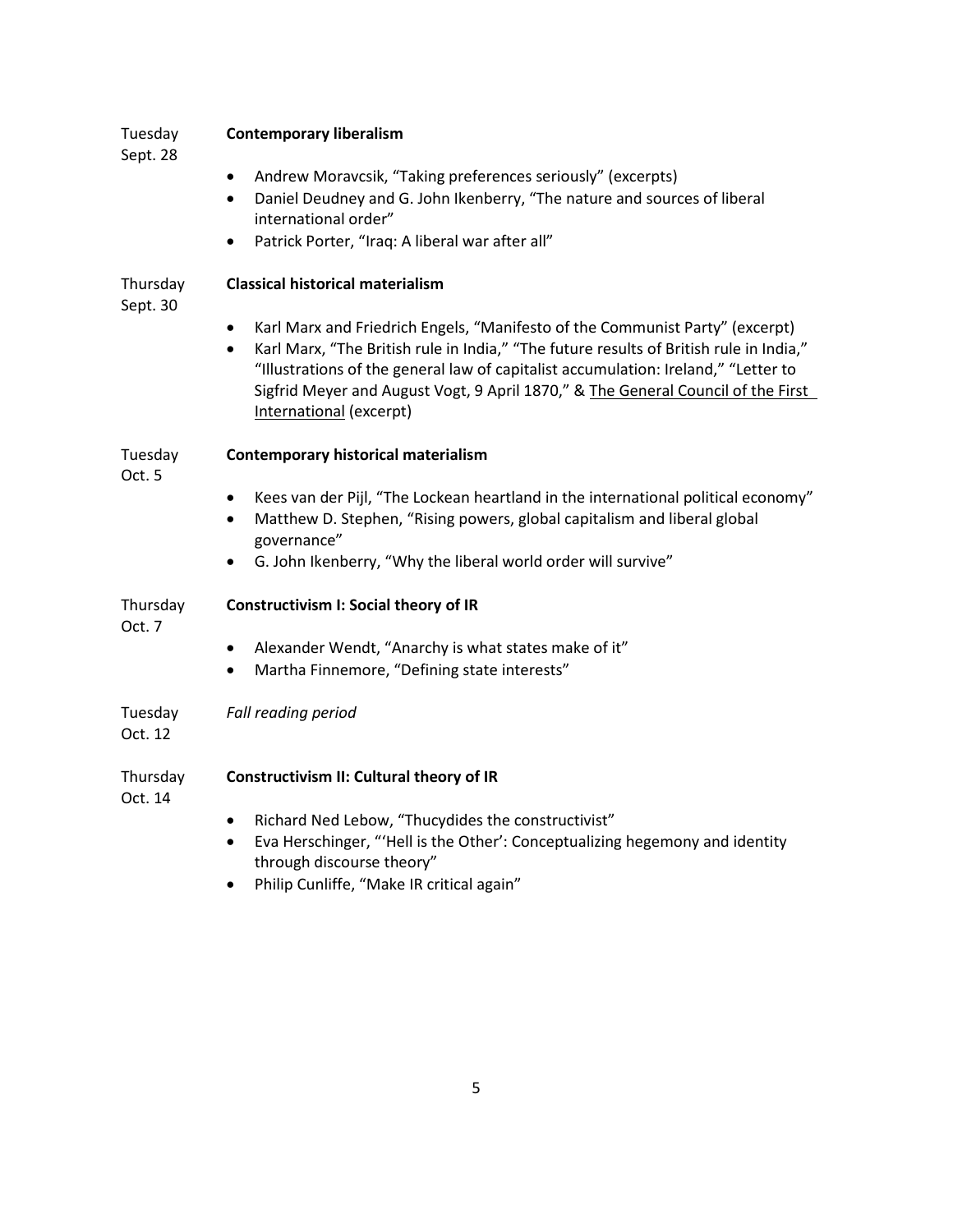|                     | <b>WAR</b>                                                                                                                                                                                                                                                                                                                                                                                                    |
|---------------------|---------------------------------------------------------------------------------------------------------------------------------------------------------------------------------------------------------------------------------------------------------------------------------------------------------------------------------------------------------------------------------------------------------------|
| Tuesday<br>Oct. 19  | <b>Symmetric wars</b><br>Carl von Clausewitz, "What is war?"<br>$\bullet$<br>Herfried Münkler, "The statization of war"<br>$\bullet$<br>Mary Kaldor, "Old wars"<br>$\bullet$                                                                                                                                                                                                                                  |
| Thursday<br>Oct. 21 | <b>Nuclear proliferation</b><br>Scott Sagan, "The causes of nuclear proliferation"<br>$\bullet$<br>Nicholas L. Miller and Vipin Narang, "North Korea defied the theoretical odds"<br>$\bullet$<br>Timothy W. Martin, "North Korea's missiles and nuclear weapons"<br>$\bullet$<br>Edward Luttwak, "It's time to bomb North Korea"<br>$\bullet$<br>Doug Bandow, "Why North Korea needs its nukes"<br>$\bullet$ |
| Tuesday<br>Oct. 26  | No class                                                                                                                                                                                                                                                                                                                                                                                                      |
| Thursday<br>Oct. 28 | <b>Asymmetric wars</b><br>Patrick A. Mello, "In search of new wars"<br>$\bullet$<br>Mary Kaldor, "In defence of new wars"<br>$\bullet$<br>Paul W. Kahn, "Imagining warfare"<br>$\bullet$                                                                                                                                                                                                                      |
| Tuesday<br>Nov. 2   | <b>Robot wars</b><br>Michael J. Boyle, "The drone age"<br>$\bullet$<br>Samuel Moyn, "Drones and imagination: A response to Paul Kahn"<br>٠<br>Mark Neocleous, "Air power as police power"<br>٠<br>Ian Cameron, "I killed Taliban fighters from an air-conditioned room. Did it even<br>help?"                                                                                                                 |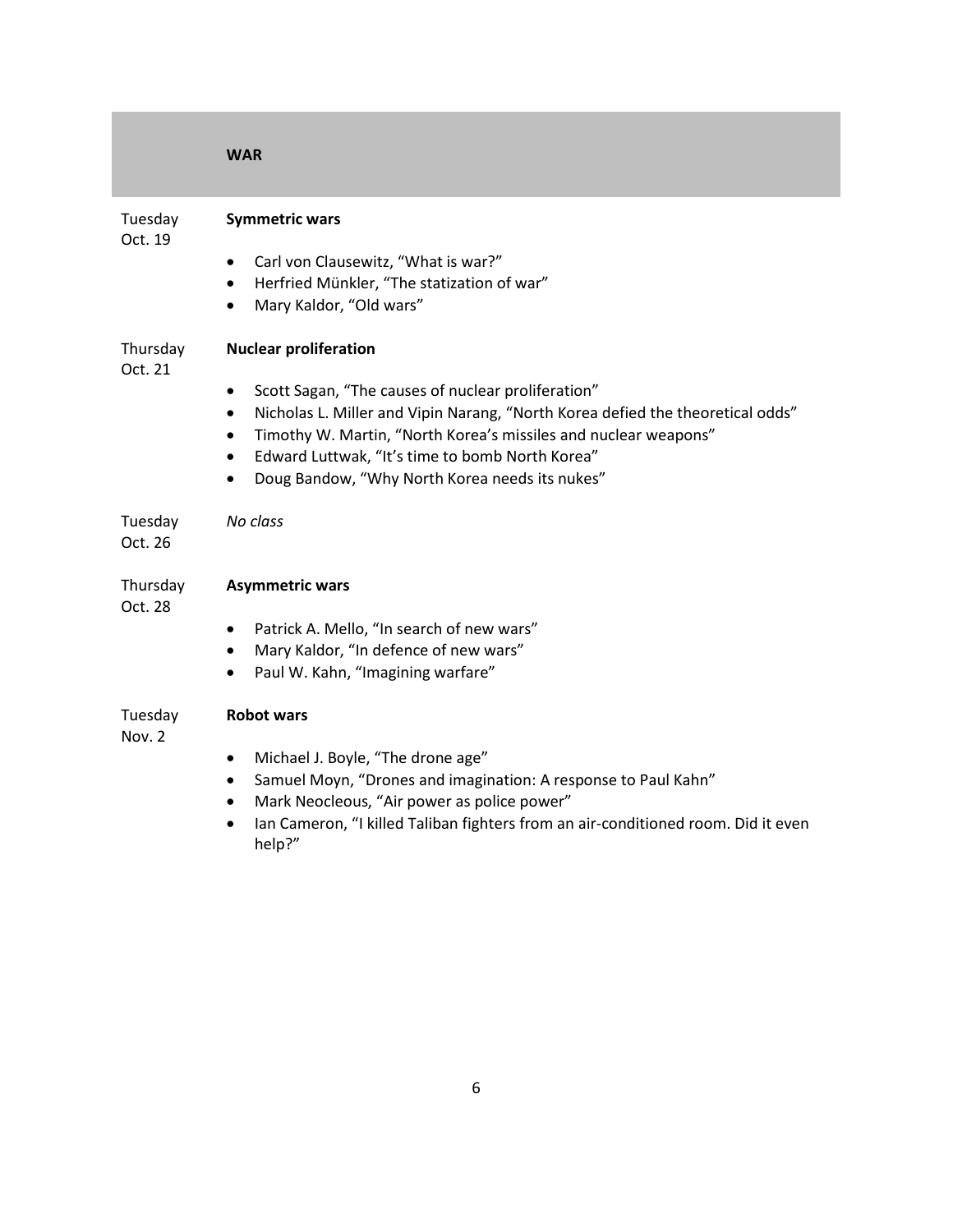|                            | <b>PEACE</b>                                                                                                                                                                                                                                                                                                   |
|----------------------------|----------------------------------------------------------------------------------------------------------------------------------------------------------------------------------------------------------------------------------------------------------------------------------------------------------------|
| Thursday<br>Nov. 4         | Peacekeeping and nation building                                                                                                                                                                                                                                                                               |
|                            | Roland Paris, "International peacebuilding and the 'mission civilisatrice'"<br>$\bullet$<br>Anke Hoeffler, "Can international interventions secure the peace?"<br>٠<br>James D. Fearon, "Civil war & the current international system"<br>$\bullet$<br>Will Lloyd, "The man who lost Afghanistan"<br>$\bullet$ |
| Tuesday<br>Nov. 9          | Human rights                                                                                                                                                                                                                                                                                                   |
|                            | Jack Donnelly, "Human rights: A new standard of civilization?"<br>$\bullet$                                                                                                                                                                                                                                    |
|                            | Stephen Hopgood, "Human rights on the road to nowhere"<br>$\bullet$<br>The New Yorker, "Inside Xinjiang's secret detention camps" [video]<br>$\bullet$                                                                                                                                                         |
| Thursday<br><b>Nov. 11</b> | <b>International Law</b>                                                                                                                                                                                                                                                                                       |
|                            | Anne-Marie Slaughter and William Burke-White, "The future of international law is<br>$\bullet$<br>domestic (or, The European way of law)"                                                                                                                                                                      |
|                            | Martin Koskenniemi, "International law and hegemony: A reconfiguration"<br>٠                                                                                                                                                                                                                                   |
| Tuesday<br>Nov. 16         | <b>International liberal order</b>                                                                                                                                                                                                                                                                             |
|                            | Robert O. Keohane, "Twenty years of institutional liberalism"<br>$\bullet$<br>G. John Ikenberry, "Why the liberal world order will survive"<br>٠                                                                                                                                                               |
|                            | Charles A. Kupchan, "The normative foundation of hegemony and the coming<br>$\bullet$<br>challenge to pax americana"                                                                                                                                                                                           |

## **GLOBALIZATION**

| Thursday |  |
|----------|--|
| Nov 18   |  |

**Debt**

Nov. 18

- Carmen M. Reinhart and Kenneth S. Rogoff, "A digression on the theoretical underpinnings of debt crises"
- Jeffry Frieden and Stefanie Walter, "Understanding the political economy of the Eurozone crisis"
- Tal Sadeh, "How did the euro area survive the crisis?"